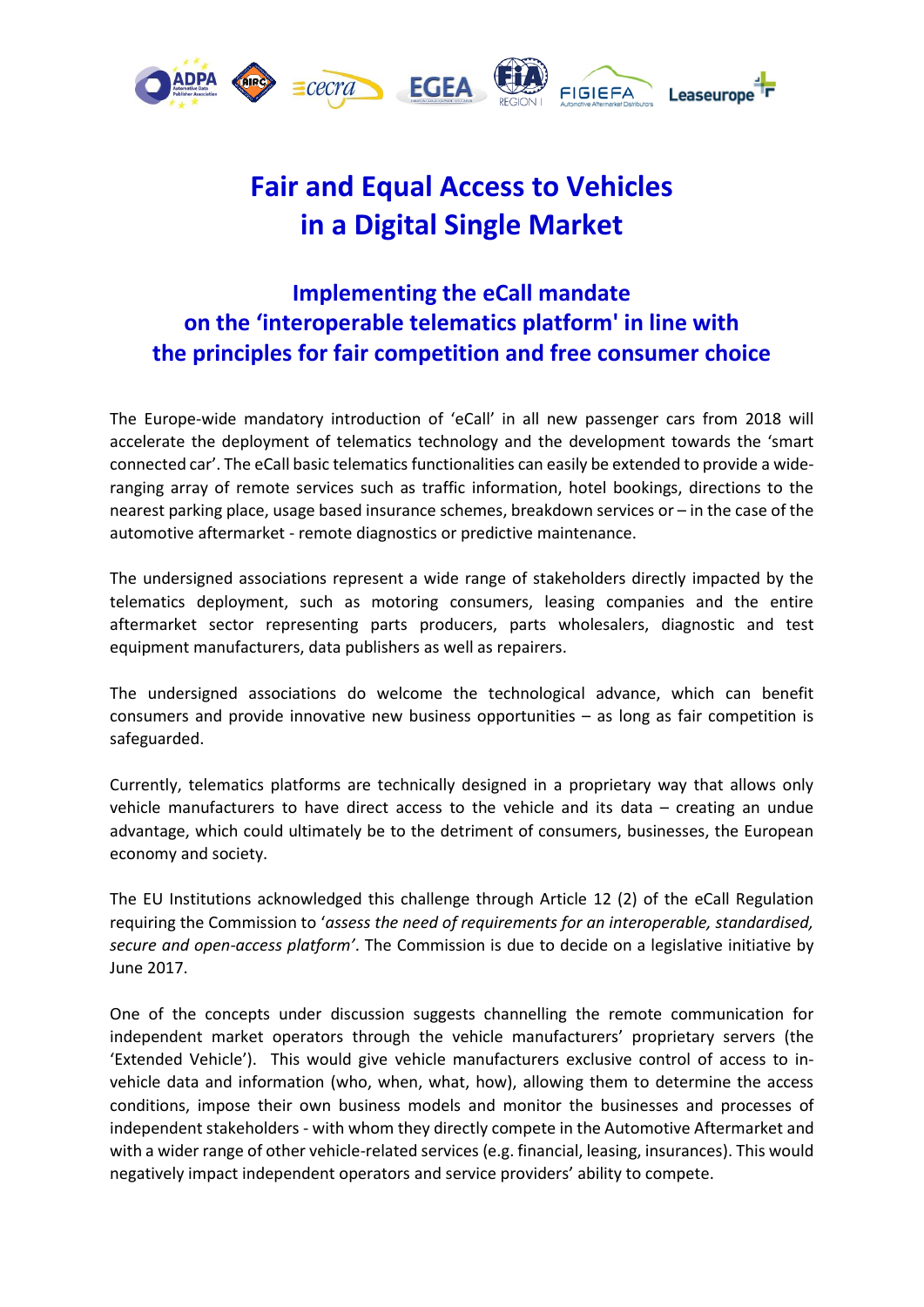'Competition neutrality by technical design' is required to preserve entrepreneurial independence and maintain a level playing field in the digital era. True innovation and the opportunity to develop new business models will only be possible through an interoperable platform.

Independent service providers need equal access to the same functionalities and information with the same timescale as the vehicle manufacturer to compete. Only then will motoring consumers have a true choice of service providers and be able to authorise the direct, unmonitored access to their vehicle-related data for the services they choose. This will in turn guarantee that alternative, independent service options can continue to be offered.

Therefore, the undersigned associations call upon the European Institutions to recognise the competitive role of telematics and so empower consumers to choose partners to whom and for which purpose they will give their data. This means also enabling independent operators to offer competitive digital products and services by protecting their right of direct access to in-vehicle real-time data/information and of online communication through standardised, interoperable and secure telematics interfaces. The design of the open-access telematics platform shall preclude the possibility of monitoring and profiling by vehicle manufacturers. It will safeguard an equal opportunity for independent operators and service providers to present their services to consumers via e.g. the embedded in-vehicle display, in the same manner as vehicle manufacturers.

Until such time a fully functional in-vehicle platform is made available, a standardised communication access to the in-vehicle data via a physical data link connection shall be maintained.

All these technical requirements are needed to ensure a free consumer choice and a level playing field between all stakeholders to maintain the innovation capacity and competitiveness of all service providers 'around the car'. In the long term, this can only be ensured by a technical solution where the 'intelligence' is *in* the vehicle**,** by implementing a standardised interoperable in-vehicle telematics platform, as intended by the eCall Mandate.

**The undersigned associations call upon the European Institutions to create a robust regulatory framework for an interoperable, standardised, secure and open-access in-vehicle telematics platform, as advocated by the undersigned associations in the C-ITS Platform, and in line with the goals of the "Access pillar" from the Digital Single Market Strategy.**

Brussels, 30<sup>th</sup> June 2016